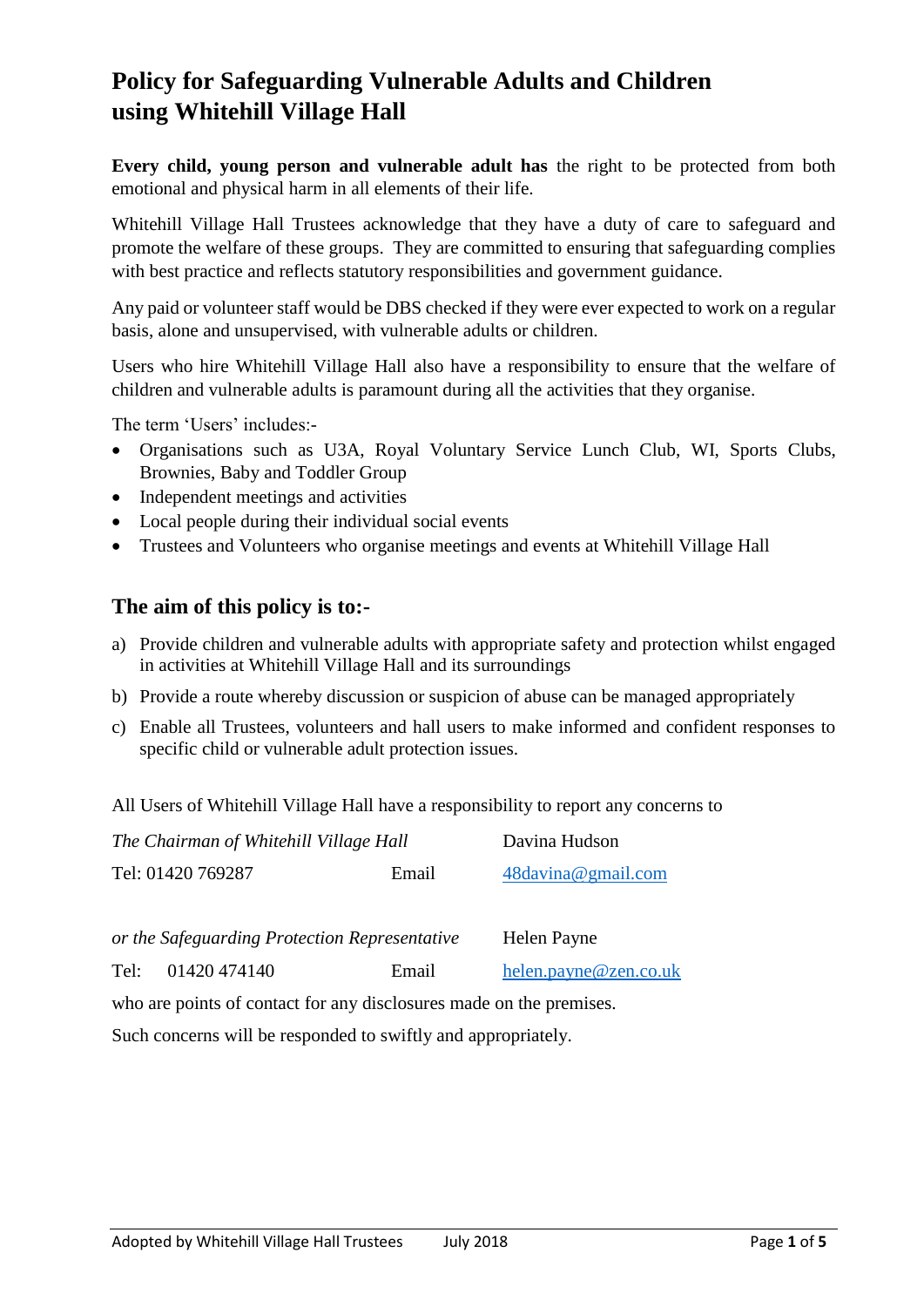If you suspect abuse you may also wish to talk to someone in authority

- For Children during office hours call 0845 603 5620 or NSPCC Helpline 0808 800 5000
- For Vulnerable Adults during office hours call 0845 603 5630
- Outside office hours Hampshire Emergency Duty Teams can be reached on 0845 600 4555
- If you think a crime has taken place call the Local police on 0845 045 45 45
- If someone is injured call 999

## **Responding to suspicions or allegations**

Any user of the Hall who has any concerns about possible abuse or inappropriate behaviour, has a responsibility to report it. They do not have to decide whether or not abuse or inappropriate behaviour has actually taken place. **They should remember an individual may be at risk of further harm if suspicions or allegations go unreported**

#### **The steps to be taken:**

- 1. Concerns must be reported to the Activity Leader who booked the hall, who will report to the Organisation they represent through the appropriate channels
- 2. The form overleaf must be completed at once to show what has been said or seen
- 3. A supporting more detailed record should be completed after the event, so information passed to the Adult or Children's Services or the police is as helpful as possible. Do not pass judgement, just report the facts
- 4. A copy of these records should be sent immediately by the Activity Organiser to the appropriate Organisation. A copy will be kept by the individual reporting the concerns, who may involve the police, or go directly to the police.
- 5. The Activity Organiser must also report the matter to the Chairman of Trustees of Whitehill Village Hall, or the independent contact person named on the front page of this policy, who will liaise with the representatives of the organisation involved
- 6. In the unlikely event that neither of them are available, contact should be made direct to Adult or Children's services, if out of office hours, call the Emergency Duty Team on 0845 600 4555
- 7. The parents or carers of the client will be contacted as soon as possible, following advice from Adult or Children's Services department or other appropriate body

#### **Detailed Information should include the following:**

- The time and date of alleged incident
- The name of the child or vulnerable adult.
- Age of individual and date of birth
- Their Home address and telephone number
- Is the person making the report expressing their own concerns or those of someone else?
- What is the nature of the allegation?
- Include dates, times, any special factors and other relevant information. Make a clear distinction between what is fact, opinion or hearsay.
- A description of any visible bruising or other injuries, behavioural or indirect signs
- Witnesses to the incidents.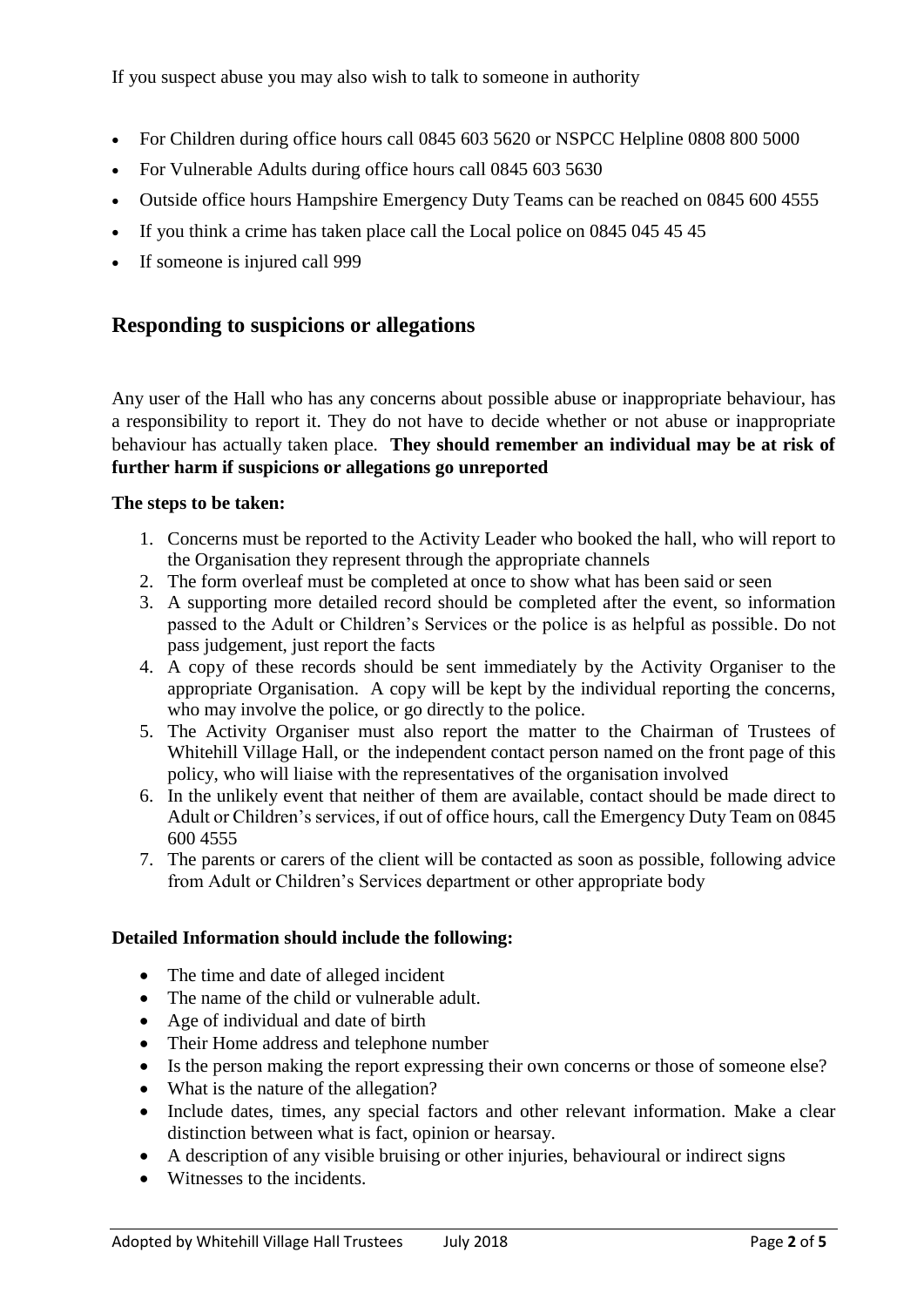- The child's or vulnerable adult's account, if it can be given, of what has happened and how any bruising or other injuries occurred.
- Have the parents/carer been contacted? If so what has been said?
- Has anyone else been consulted? If so record details.
- If it is not the child or vulnerable adult making the report has the individual concerned been spoken to? If so what was said? Has anyone been alleged to be the abuser?
- If yes, record details of the allegation made, including the identity of the alleged abuser, the person making the allegation
- Signature with date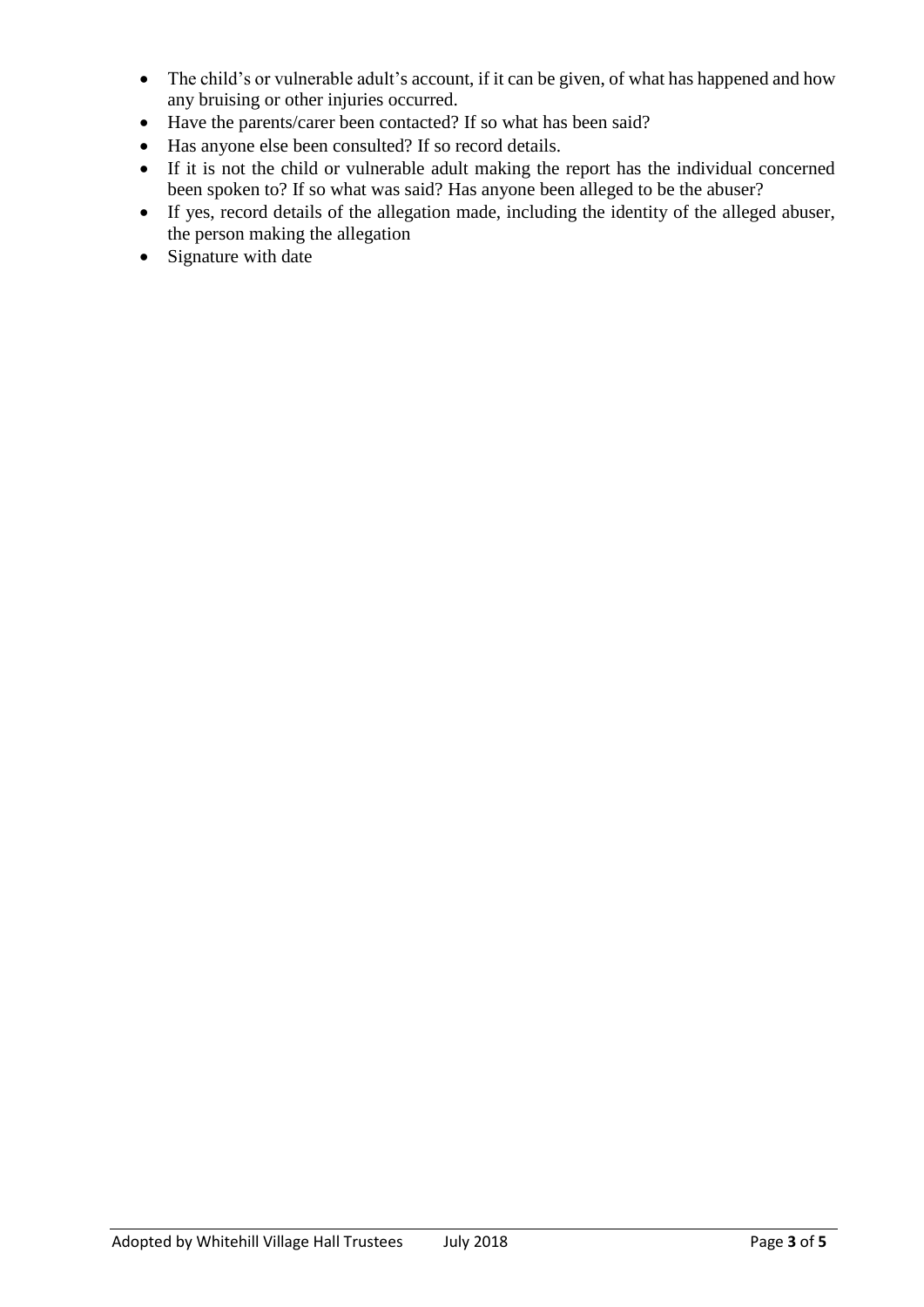#### **WHITEHILL VILLAGE HALL PROTECTION INCIDENT REPORTING FORM**

| All information will be treated in strict confidence                                      |  |             |
|-------------------------------------------------------------------------------------------|--|-------------|
|                                                                                           |  |             |
|                                                                                           |  |             |
|                                                                                           |  |             |
|                                                                                           |  |             |
|                                                                                           |  |             |
| Are you reporting your concerns or passing on those of someone else? Please give details: |  |             |
|                                                                                           |  |             |
|                                                                                           |  |             |
|                                                                                           |  |             |
| Date:                                                                                     |  |             |
|                                                                                           |  |             |
|                                                                                           |  |             |
| Any physical signs (bruising or injury)? Behavioural signs? Indirect signs?               |  |             |
|                                                                                           |  |             |
|                                                                                           |  |             |
|                                                                                           |  |             |
|                                                                                           |  |             |
|                                                                                           |  |             |
|                                                                                           |  |             |
|                                                                                           |  |             |
|                                                                                           |  |             |
|                                                                                           |  |             |
|                                                                                           |  |             |
|                                                                                           |  |             |
|                                                                                           |  | $\dots$ /20 |

• **This form should be given to the Safeguarding Protection Representative or Chairman of the Village Hall by hand in a sealed envelope marked 'Private and Confidential. A detailed report should also be written.**